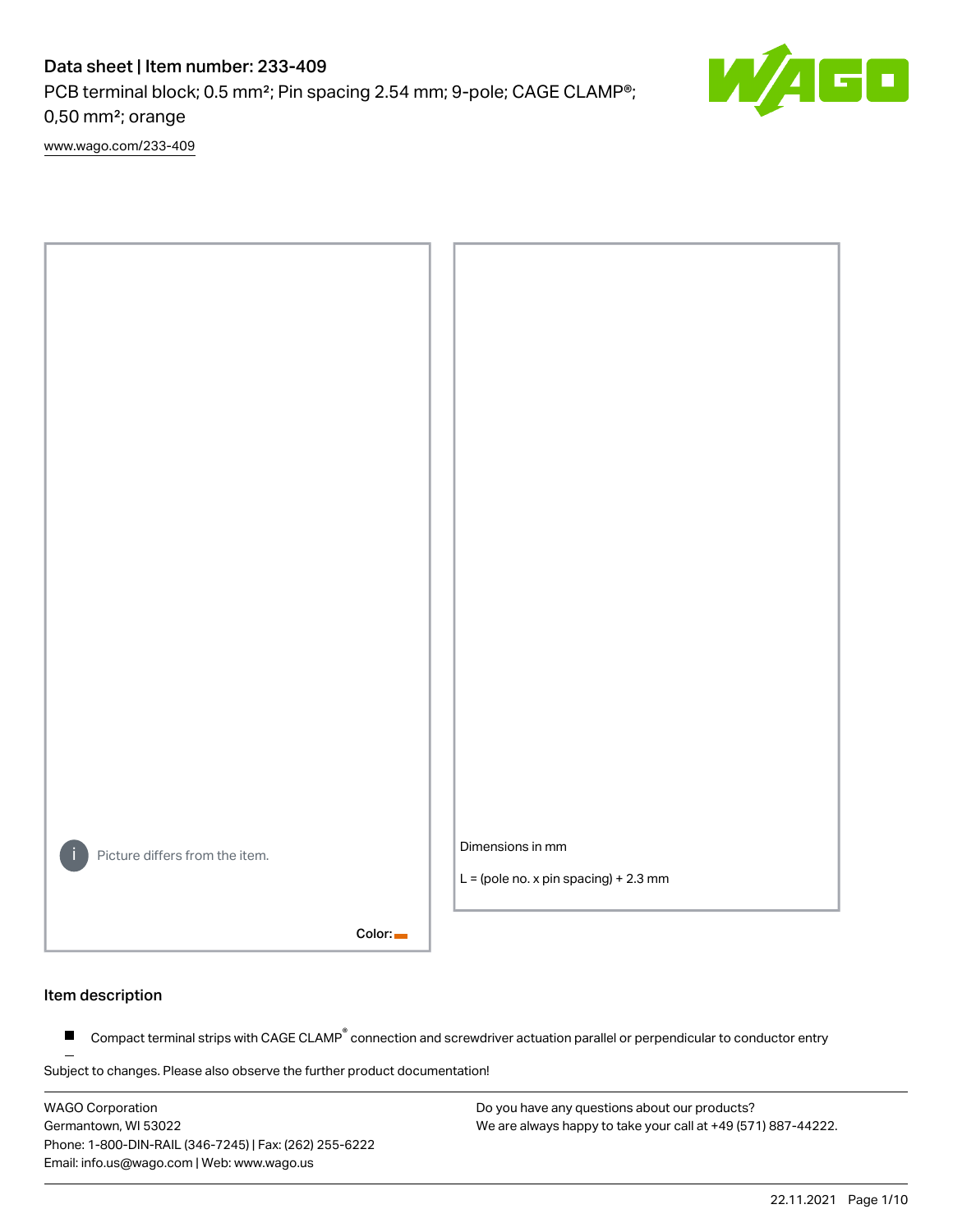[www.wago.com/233-409](http://www.wago.com/233-409)



- **Double solder pins for high mechanical stability**
- **Custom color combinations**

# Data

# Notes

| Variants: | Other pole numbers<br>Other colors<br>Mixed-color PCB connector strips<br>Direct marking<br>Other versions (or variants) can be requested from WAGO Sales or<br>configured at https://configurator.wago.com/ |
|-----------|--------------------------------------------------------------------------------------------------------------------------------------------------------------------------------------------------------------|
|           |                                                                                                                                                                                                              |

## Electrical data

#### IEC Approvals

| Ratings per                 | IEC/EN 60664-1                                                        |
|-----------------------------|-----------------------------------------------------------------------|
| Rated voltage (III / 3)     | 63 V                                                                  |
| Rated surge voltage (III/3) | $2.5$ kV                                                              |
| Rated voltage (III/2)       | 160 V                                                                 |
| Rated surge voltage (III/2) | $2.5$ kV                                                              |
| Nominal voltage (II/2)      | 320 V                                                                 |
| Rated surge voltage (II/2)  | $2.5$ kV                                                              |
| Rated current               | 6 A                                                                   |
| Legend (ratings)            | $(III / 2)$ $\triangle$ Overvoltage category III / Pollution degree 2 |

## UL Approvals

| Approvals per                  | UL 1059 |
|--------------------------------|---------|
| Rated voltage UL (Use Group B) | 150 V   |
| Rated current UL (Use Group B) |         |

### CSA Approvals

| Approvals per                   | CSA   |
|---------------------------------|-------|
| Rated voltage CSA (Use Group B) | 150 V |
| Rated current CSA (Use Group B) |       |

## Connection data

| Total number of connection points |  |
|-----------------------------------|--|
|-----------------------------------|--|

Subject to changes. Please also observe the further product documentation!

| <b>WAGO Corporation</b>                                | Do you have any questions about our products?                 |
|--------------------------------------------------------|---------------------------------------------------------------|
| Germantown, WI 53022                                   | We are always happy to take your call at +49 (571) 887-44222. |
| Phone: 1-800-DIN-RAIL (346-7245)   Fax: (262) 255-6222 |                                                               |
| Email: info.us@wago.com   Web: www.wago.us             |                                                               |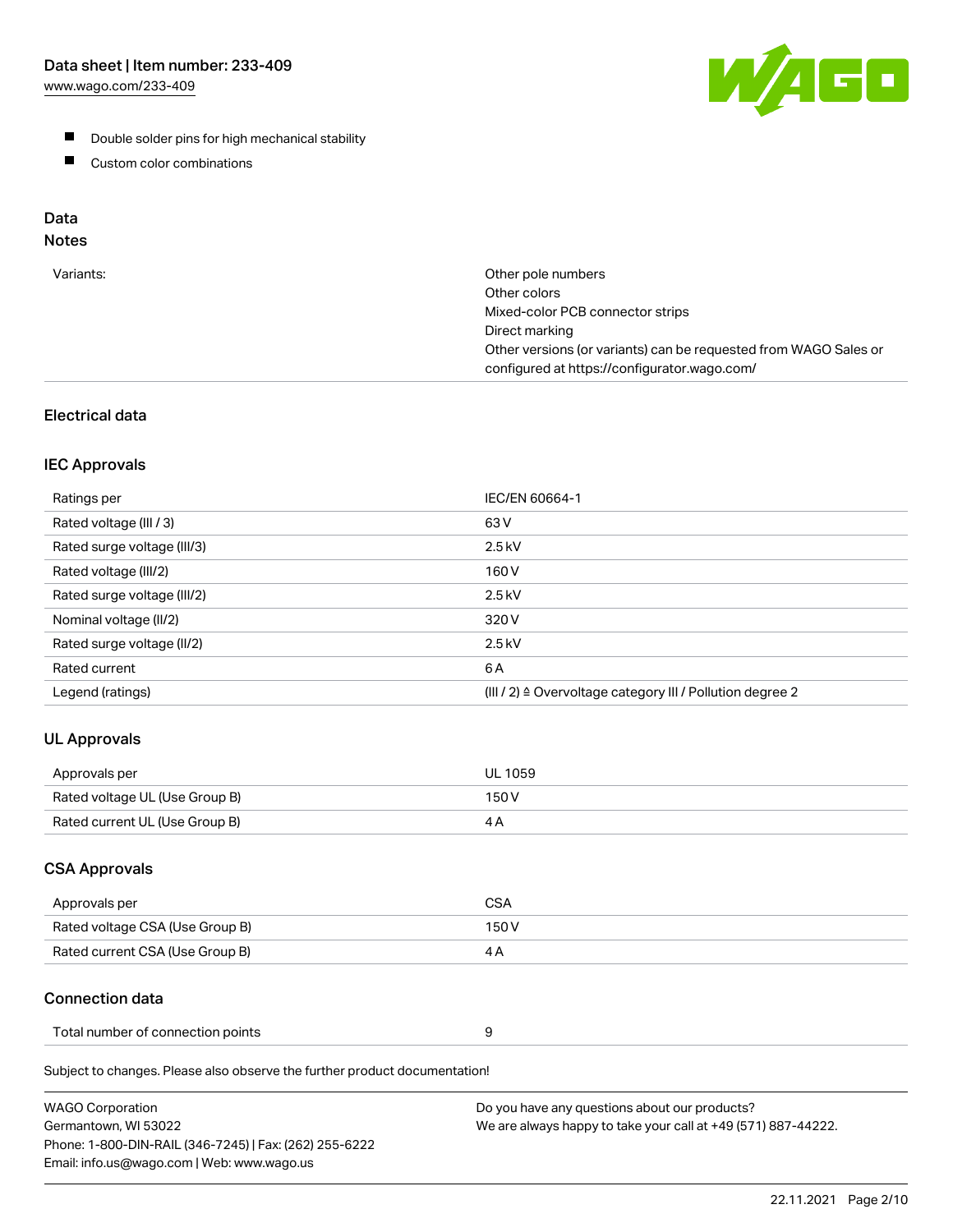[www.wago.com/233-409](http://www.wago.com/233-409)



| Total number of potentials |  |
|----------------------------|--|
| Number of connection types |  |
| Number of levels           |  |

#### Connection 1

| Connection technology                             | CAGE CLAMP                                                                                                                                                                          |
|---------------------------------------------------|-------------------------------------------------------------------------------------------------------------------------------------------------------------------------------------|
| Actuation type                                    | Operating tool                                                                                                                                                                      |
| Solid conductor                                   | $0.080.5$ mm <sup>2</sup> / 28  20 AWG                                                                                                                                              |
| Fine-stranded conductor                           | $0.080.5$ mm <sup>2</sup> / 28  20 AWG                                                                                                                                              |
| Fine-stranded conductor: with insulated ferrule   | $0.25 \text{ mm}^2$                                                                                                                                                                 |
| Fine-stranded conductor: with uninsulated ferrule | $0.25 \text{ mm}^2$                                                                                                                                                                 |
| Note (conductor cross-section)                    | Terminating 0.75 mm <sup>2</sup> /18 AWG conductors is possible; however<br>insulation diameter allows only every other clamping unit to be<br>terminated with this conductor size. |
| Strip length                                      | $56$ mm $/ 0.20.24$ inch                                                                                                                                                            |
| Conductor connection direction to PCB             | 30 <sup>o</sup>                                                                                                                                                                     |
| Number of poles                                   | 9                                                                                                                                                                                   |

#### Physical data

| Pin spacing                          | $2.54$ mm $/ 0.1$ inch |
|--------------------------------------|------------------------|
| Width                                | 25.16 mm / 0.991 inch  |
| Height                               | 15.7 mm / 0.618 inch   |
| Height from the surface              | 11.7 mm / 0.461 inch   |
| Depth                                | 12.1 mm / 0.476 inch   |
| Solder pin length                    | 4 mm                   |
| Solder pin dimensions                | $0.5 \times 0.75$ mm   |
| Drilled hole diameter with tolerance | 1 1 $(+0.1)$ mm        |

### PCB contact

| PCB Contact                         | THT                                      |
|-------------------------------------|------------------------------------------|
| Solder pin arrangement              | over the entire terminal strip (in-line) |
| Number of solder pins per potential |                                          |

### Material data

| Color          | orange |
|----------------|--------|
| Material group |        |

Subject to changes. Please also observe the further product documentation!

| <b>WAGO Corporation</b>                                | Do you have any questions about our products?                 |
|--------------------------------------------------------|---------------------------------------------------------------|
| Germantown, WI 53022                                   | We are always happy to take your call at +49 (571) 887-44222. |
| Phone: 1-800-DIN-RAIL (346-7245)   Fax: (262) 255-6222 |                                                               |
| Email: info.us@wago.com   Web: www.wago.us             |                                                               |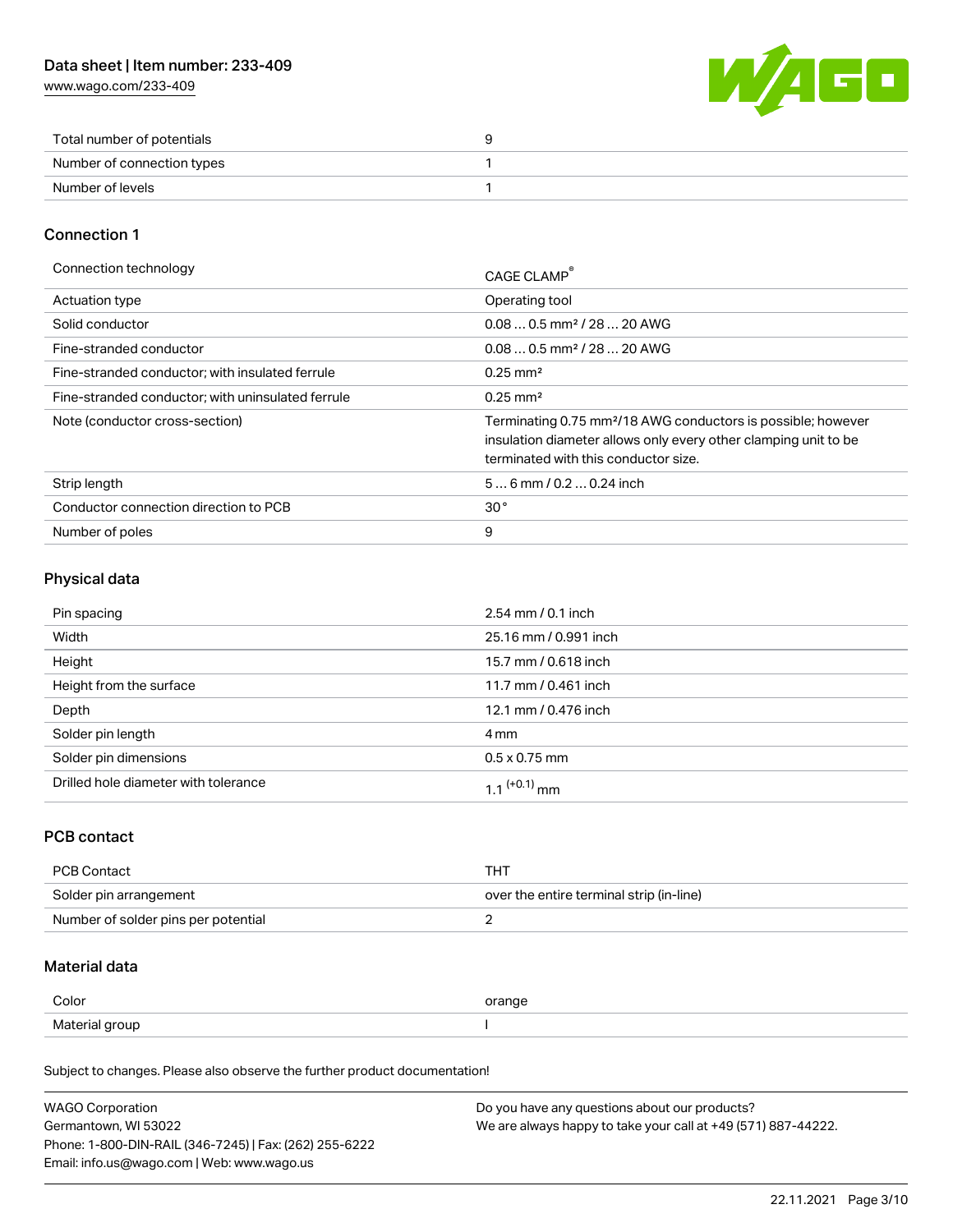[www.wago.com/233-409](http://www.wago.com/233-409)



| Insulation material         | Polyamide (PA66)                      |
|-----------------------------|---------------------------------------|
| Flammability class per UL94 | V <sub>0</sub>                        |
| Clamping spring material    | Chrome nickel spring steel (CrNi)     |
| Contact material            | Electrolytic copper $(E_{\text{Cl}})$ |
| Contact plating             | tin-plated                            |
| Fire load                   | 0.049MJ                               |
| Weight                      | 3.2 <sub>g</sub>                      |
|                             |                                       |

#### Environmental requirements

| Limit temperature range |
|-------------------------|
|-------------------------|

#### Commercial data

| <b>Product Group</b>  | 4 (Printed Circuit) |
|-----------------------|---------------------|
| PU (SPU)              | 200 (50) Stück      |
| Packaging type        | box                 |
| Country of origin     | CН                  |
| <b>GTIN</b>           | 4045454050023       |
| Customs tariff number | 8536904000          |

 $-60... +105 °C$ 

#### Approvals / Certificates

#### Country specific Approvals

| Logo | Approval                                      | <b>Additional Approval Text</b> | Certificate<br>name   |
|------|-----------------------------------------------|---------------------------------|-----------------------|
|      | <b>CCA</b><br><b>DEKRA Certification B.V.</b> | EN 60998                        | NTR NL<br>6946        |
| KEMA | <b>CCA</b><br>DEKRA Certification B.V.        | EN 60998                        | 2153951.01            |
|      | <b>CCA</b><br>DEKRA Certification B.V.        | EN 60947-7-4                    | <b>NTR NL</b><br>7786 |
|      | <b>CSA</b><br><b>DEKRA Certification B.V.</b> | C22.2                           | 1465035               |

Subject to changes. Please also observe the further product documentation!

| <b>WAGO Corporation</b>                                | Do you have any questions about our products?                 |
|--------------------------------------------------------|---------------------------------------------------------------|
| Germantown, WI 53022                                   | We are always happy to take your call at +49 (571) 887-44222. |
| Phone: 1-800-DIN-RAIL (346-7245)   Fax: (262) 255-6222 |                                                               |
| Email: info.us@wago.com   Web: www.wago.us             |                                                               |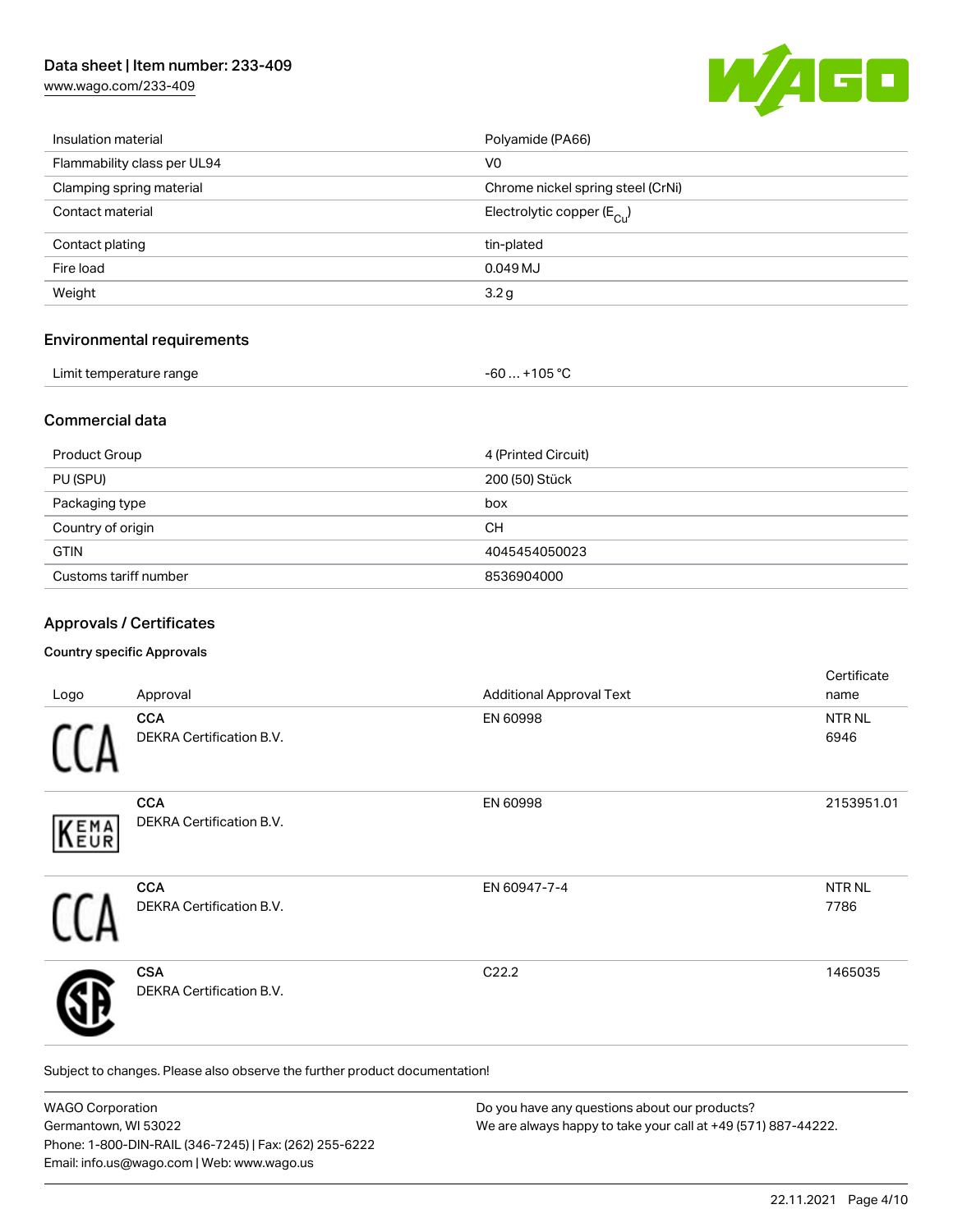



KEMA/KEUR DEKRA Certification B.V. EN 60947-7-4 71-111040

Ship Approvals

|      | <b>ABS</b>                                              |                          |                                   |
|------|---------------------------------------------------------|--------------------------|-----------------------------------|
| ABS. | American Bureau of Shipping                             | $\overline{\phantom{0}}$ | $19-$<br>HG1869876-<br><b>PDA</b> |
|      | <b>DNV GL</b><br>Det Norske Veritas, Germanischer Lloyd |                          | TAE000016Z                        |

#### UL-Approvals

|      |                               |                                 | Certificate |
|------|-------------------------------|---------------------------------|-------------|
| Logo | Approval                      | <b>Additional Approval Text</b> | name        |
|      | UL                            | <b>UL 1059</b>                  | E45172      |
| J    | UL International Germany GmbH |                                 |             |

## Optional accessories

|                 | Operating tool                                                                                            |                      |
|-----------------|-----------------------------------------------------------------------------------------------------------|----------------------|
|                 | Item no.: 210-648<br>Operating tool; Blade: 2.5 x 0.4 mm; with a partially insulated shaft; angled; short | www.wago.com/210-648 |
|                 | Item no.: 210-647<br>Operating tool; Blade: 2.5 x 0.4 mm; with a partially insulated shaft; multicoloured | www.wago.com/210-647 |
|                 | Item no.: 210-719<br>Operating tool; Blade: 2.5 x 0.4 mm; with a partially insulated shaft                | www.wago.com/210-719 |
|                 | Item no.: 233-332<br>Operating tool; made of insulating material; white                                   | www.wago.com/233-332 |
|                 | Item no.: 233-331<br>Operating tool; insulated; yellow                                                    | www.wago.com/233-331 |
|                 | Item no.: 233-335<br>Operating tool; yellow                                                               | www.wago.com/233-335 |
| <b>Ferrules</b> |                                                                                                           |                      |
| Ferrule         |                                                                                                           |                      |

Subject to changes. Please also observe the further product documentation!

| <b>WAGO Corporation</b>                                |  |
|--------------------------------------------------------|--|
| Germantown, WI 53022                                   |  |
| Phone: 1-800-DIN-RAIL (346-7245)   Fax: (262) 255-6222 |  |
| Email: info.us@wago.com   Web: www.wago.us             |  |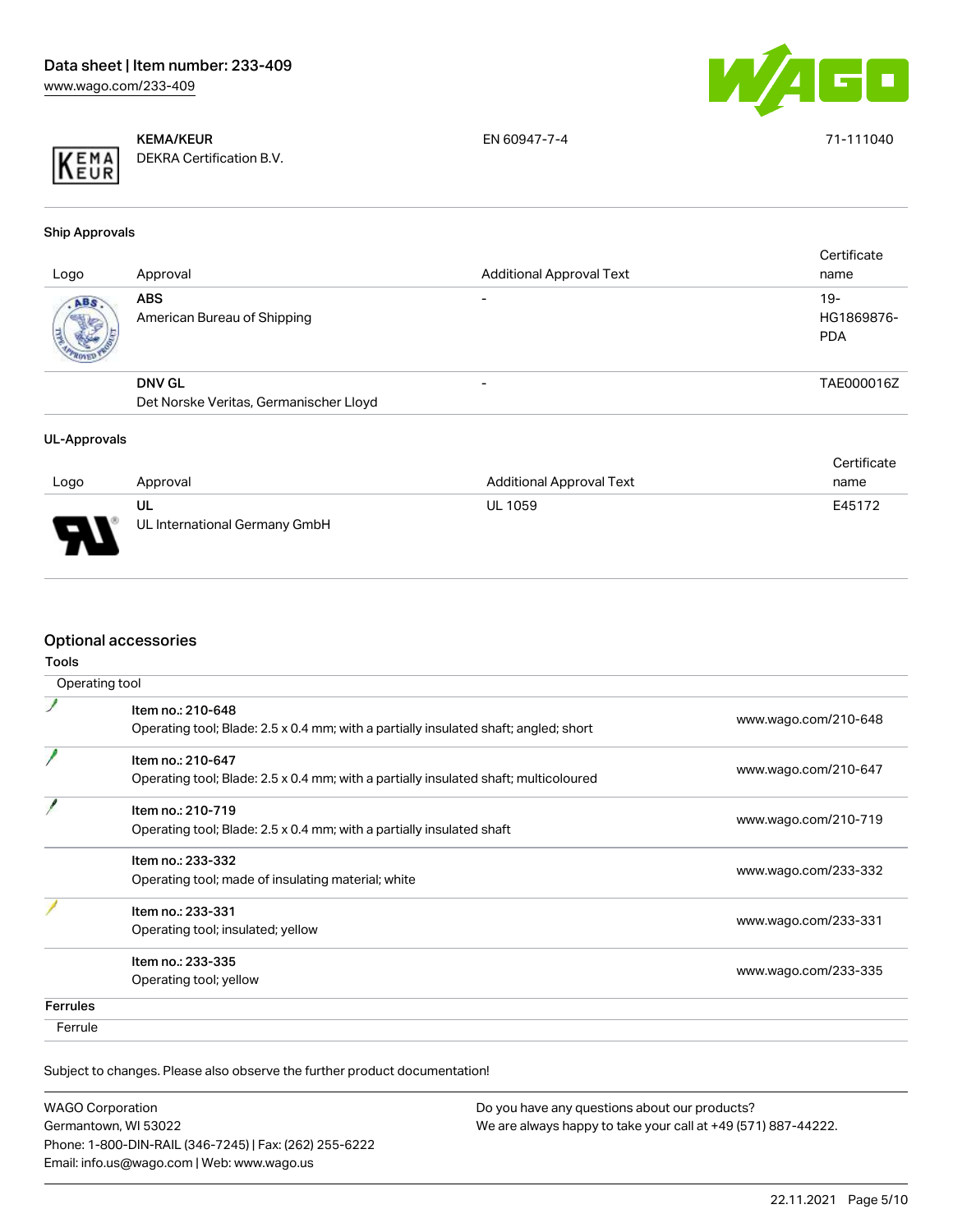Email: info.us@wago.com | Web: www.wago.us

[www.wago.com/233-409](http://www.wago.com/233-409)



|                                   | Item no.: 216-131<br>Ferrule; Sleeve for 0.25 mm <sup>2</sup> / AWG 24; uninsulated; electro-tin plated; silver-colored                                                                         |                                                                                                                |                                  | www.wago.com/216-131 |
|-----------------------------------|-------------------------------------------------------------------------------------------------------------------------------------------------------------------------------------------------|----------------------------------------------------------------------------------------------------------------|----------------------------------|----------------------|
|                                   | Item no.: 216-151<br>Ferrule; Sleeve for 0.25 mm <sup>2</sup> / AWG 24; uninsulated; electro-tin plated                                                                                         |                                                                                                                |                                  | www.wago.com/216-151 |
|                                   | Item no.: 216-301<br>Ferrule; Sleeve for 0.25 mm <sup>2</sup> / AWG 24; insulated; electro-tin plated; yellow                                                                                   |                                                                                                                |                                  | www.wago.com/216-301 |
|                                   | Item no.: 216-321<br>Ferrule; Sleeve for 0.25 mm <sup>2</sup> / AWG 24; insulated; electro-tin plated; yellow                                                                                   |                                                                                                                |                                  | www.wago.com/216-321 |
|                                   | Marking accessories                                                                                                                                                                             |                                                                                                                |                                  |                      |
| Marking strip                     |                                                                                                                                                                                                 |                                                                                                                |                                  |                      |
|                                   | Item no.: 210-331/250-207<br>Marking strips; as a DIN A4 sheet; MARKED; 1-48 (100x); Height of marker strip: 2.3 mm/0.091 in; Strip<br>length 182 mm; Horizontal marking; Self-adhesive; white  |                                                                                                                | /250-207                         | www.wago.com/210-331 |
|                                   | Item no.: 210-331/250-202<br>Marking strips; as a DIN A4 sheet; MARKED; 1-16 (400x); Height of marker strip: 2.3 mm/0.091 in; Strip<br>length 182 mm; Horizontal marking; Self-adhesive; white  |                                                                                                                | /250-202                         | www.wago.com/210-331 |
|                                   | Item no.: 210-331/254-204<br>Marking strips; as a DIN A4 sheet; MARKED; 17-32 (400x); Height of marker strip: 2.3 mm/0.091 in; Strip<br>length 182 mm; Horizontal marking; Self-adhesive; white |                                                                                                                | /254-204                         | www.wago.com/210-331 |
|                                   | Item no.: 210-331/250-204<br>Marking strips; as a DIN A4 sheet; MARKED; 17-32 (400x); Height of marker strip: 2.3 mm/0.091 in; Strip<br>length 182 mm; Horizontal marking; Self-adhesive; white |                                                                                                                | /250-204                         | www.wago.com/210-331 |
|                                   | Item no.: 210-331/254-206<br>Marking strips; as a DIN A4 sheet; MARKED; 33-48 (400x); Height of marker strip: 2.3 mm/0.091 in; Strip<br>length 182 mm; Horizontal marking; Self-adhesive; white |                                                                                                                | www.wago.com/210-331<br>/254-206 |                      |
|                                   | Item no.: 210-331/250-206<br>Marking strips; as a DIN A4 sheet; MARKED; 33-48 (400x); Height of marker strip: 2.3 mm/0.091 in; Strip<br>length 182 mm; Horizontal marking; Self-adhesive; white |                                                                                                                | www.wago.com/210-331<br>/250-206 |                      |
|                                   | Item no.: 210-331/254-202<br>Marking strips; as a DIN A4 sheet; MARKED; 1-16 (400x); Height of marker strip: 2.3 mm/0.091 in; Strip<br>length 182 mm; Horizontal marking; Self-adhesive; white  |                                                                                                                | www.wago.com/210-331<br>/254-202 |                      |
|                                   | ltem no.: 210-331/254-207<br>Marking strips; as a DIN A4 sheet; MARKED; 1-48 (100x); Height of marker strip: 2.3 mm/0.091 in; Strip<br>length 182 mm; Horizontal marking; Self-adhesive; white  |                                                                                                                | /254-207                         | www.wago.com/210-331 |
| <b>Downloads</b><br>Documentation |                                                                                                                                                                                                 |                                                                                                                |                                  |                      |
|                                   | <b>Additional Information</b><br>Technical explanations                                                                                                                                         | 2019 Apr 3                                                                                                     | pdf                              | Download             |
|                                   | Subject to changes. Please also observe the further product documentation!                                                                                                                      |                                                                                                                |                                  |                      |
| <b>WAGO Corporation</b>           | Germantown, WI 53022<br>Phone: 1-800-DIN-RAIL (346-7245)   Fax: (262) 255-6222                                                                                                                  | Do you have any questions about our products?<br>We are always happy to take your call at +49 (571) 887-44222. |                                  |                      |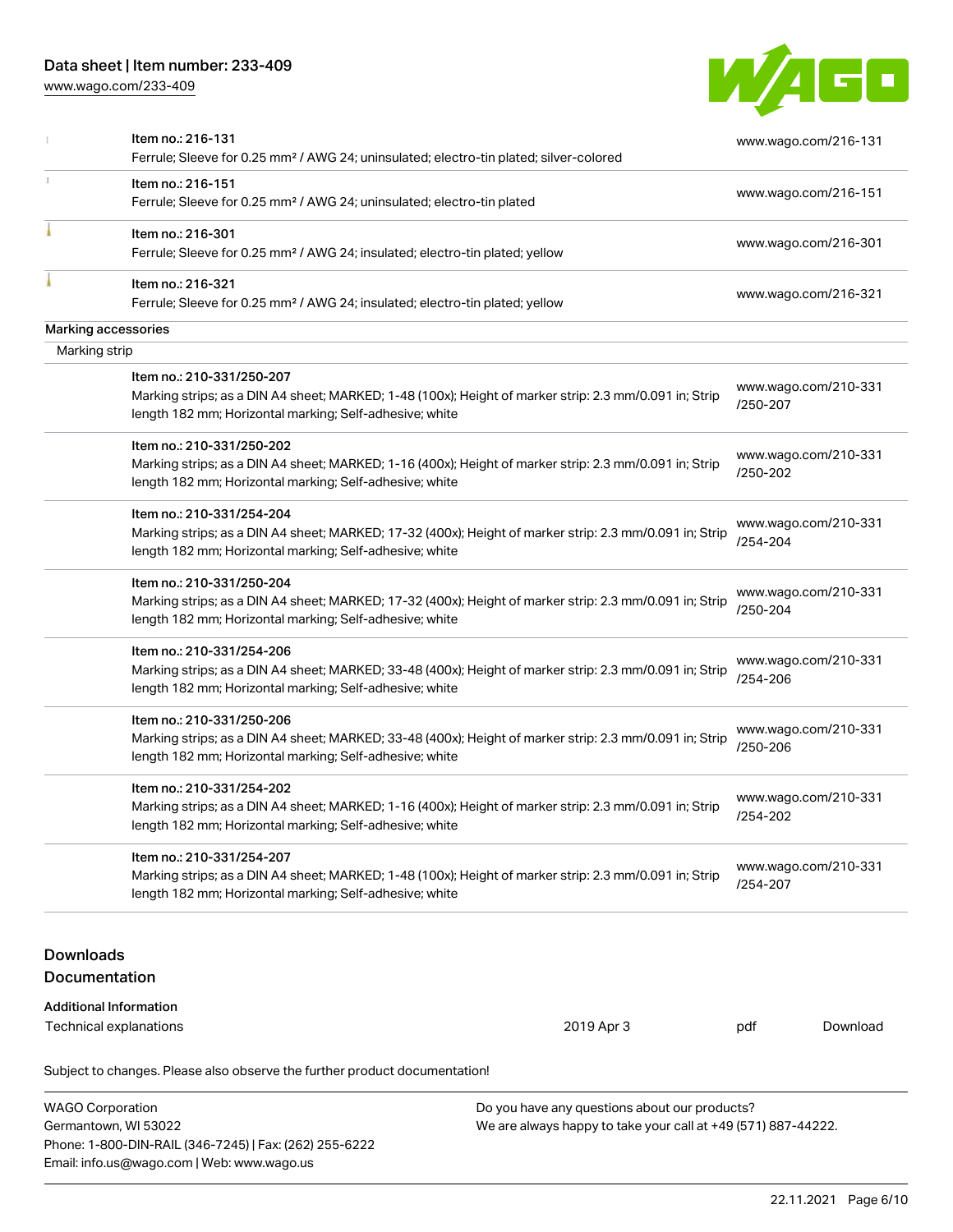

|                                                                                                                                                                        | 2.0 MB          |          |
|------------------------------------------------------------------------------------------------------------------------------------------------------------------------|-----------------|----------|
|                                                                                                                                                                        | pdf<br>125.0 kB | Download |
|                                                                                                                                                                        |                 |          |
| <b>CAD files</b>                                                                                                                                                       |                 |          |
| CAD data                                                                                                                                                               |                 |          |
| 2D/3D Models 233-409                                                                                                                                                   | <b>URL</b>      | Download |
| <b>CAE</b> data                                                                                                                                                        |                 |          |
| EPLAN Data Portal 233-409                                                                                                                                              | <b>URL</b>      | Download |
| ZUKEN Portal 233-409                                                                                                                                                   | <b>URL</b>      | Download |
| <b>PCB Design</b>                                                                                                                                                      |                 |          |
| Symbol and Footprint 233-409                                                                                                                                           | <b>URL</b>      | Download |
| CAx data for your PCB design, consisting of "schematic symbols and PCB footprints",<br>allow easy integration of the WAGO component into your development environment. |                 |          |
| Supported formats:                                                                                                                                                     |                 |          |
| ш<br>Accel EDA 14 & 15                                                                                                                                                 |                 |          |
| Ш<br>Altium 6 to current version                                                                                                                                       |                 |          |
| ш<br>Cadence Allegro                                                                                                                                                   |                 |          |
| ш<br>DesignSpark                                                                                                                                                       |                 |          |
| H.<br>Eagle Libraries                                                                                                                                                  |                 |          |
| П<br>KiCad                                                                                                                                                             |                 |          |
| Mentor Graphics BoardStation<br>ш                                                                                                                                      |                 |          |
| Mentor Graphics Design Architect                                                                                                                                       |                 |          |
| Mentor Graphics Design Expedition 99 and 2000                                                                                                                          |                 |          |
| Ш<br>OrCAD 9.X PCB and Capture                                                                                                                                         |                 |          |
| Ш<br>PADS PowerPCB 3, 3.5, 4.X, and 5.X                                                                                                                                |                 |          |
| ш<br>PADS PowerPCB and PowerLogic 3.0                                                                                                                                  |                 |          |
| ш<br>PCAD 2000, 2001, 2002, 2004, and 2006                                                                                                                             |                 |          |
| Ш<br>Pulsonix 8.5 or newer                                                                                                                                             |                 |          |
| ш<br><b>STL</b>                                                                                                                                                        |                 |          |
| 3D STEP                                                                                                                                                                |                 |          |
| $\blacksquare$ TARGET 3001!                                                                                                                                            |                 |          |

TARGET 3001!

Subject to changes. Please also observe the further product documentation!

WAGO Corporation Germantown, WI 53022 Phone: 1-800-DIN-RAIL (346-7245) | Fax: (262) 255-6222 Email: info.us@wago.com | Web: www.wago.us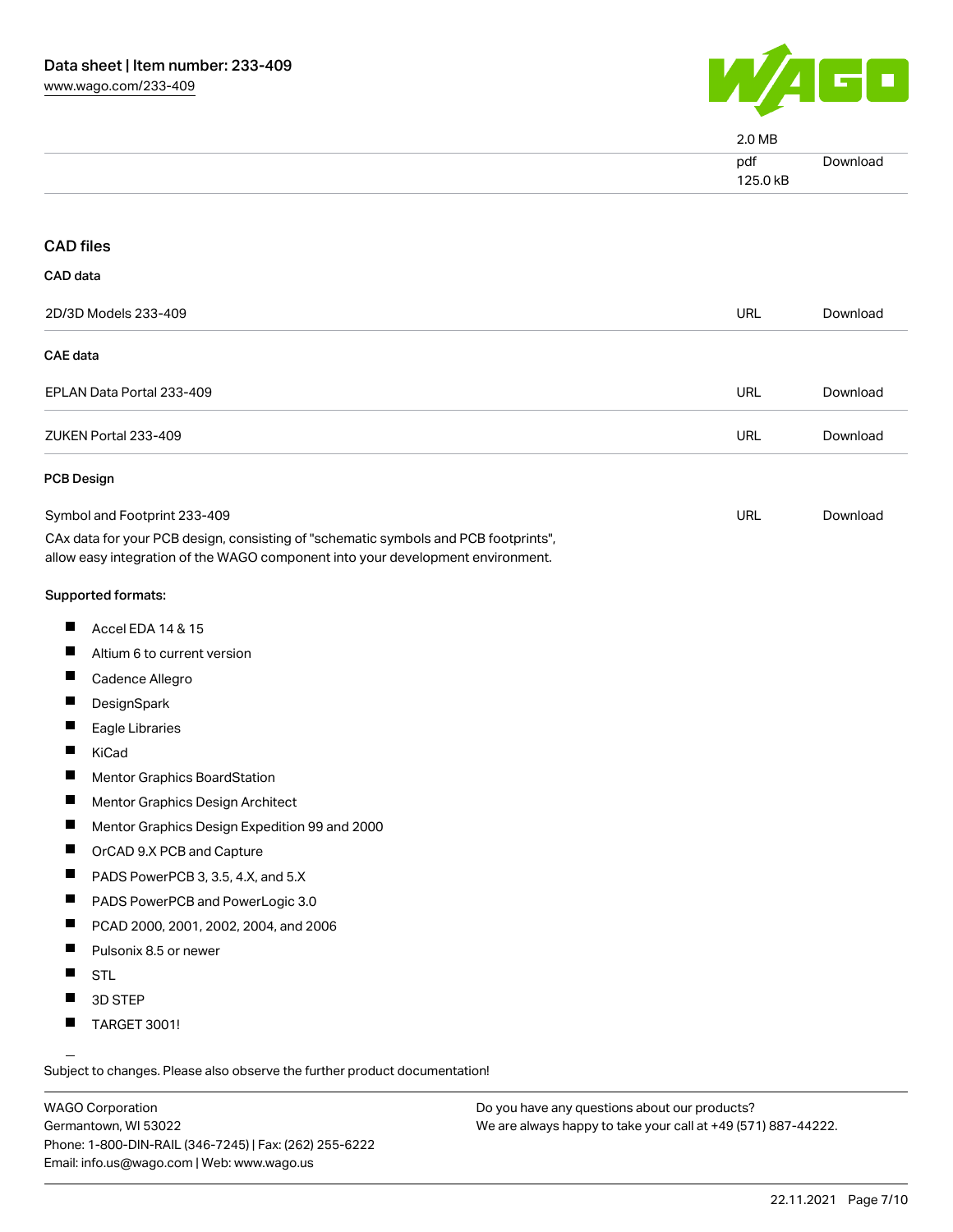- $\blacksquare$ View Logic ViewDraw
- П Quadcept
- $\blacksquare$ Zuken CadStar 3 and 4
- $\blacksquare$ Zuken CR-5000 and CR-8000

PCB Component Libraries (EDA), PCB CAD Library Ultra Librarian

### Environmental Product Compliance

#### Compliance Search

Environmental Product Compliance 233-409 PCB terminal block; 0.5 mm²; Pin spacing 2.54 mm; 9-pole; CAGE CLAMP®; 0,50 mm²; orange URL [Download](https://www.wago.com/global/d/ComplianceLinkMediaContainer_233-409)

#### Installation Notes

#### Conductor termination



Inserting a conductor via 3.5 mm screwdriver.

Screwdriver actuation parallel to conductor entry



Inserting a conductor via 3.5 mm<br>Inserting a conductor via operating tool. screwdriver.

Screwdriver actuation perpendicular to conductor entry



Subject to changes. Please also observe the further product documentation!

WAGO Corporation Germantown, WI 53022 Phone: 1-800-DIN-RAIL (346-7245) | Fax: (262) 255-6222 Email: info.us@wago.com | Web: www.wago.us

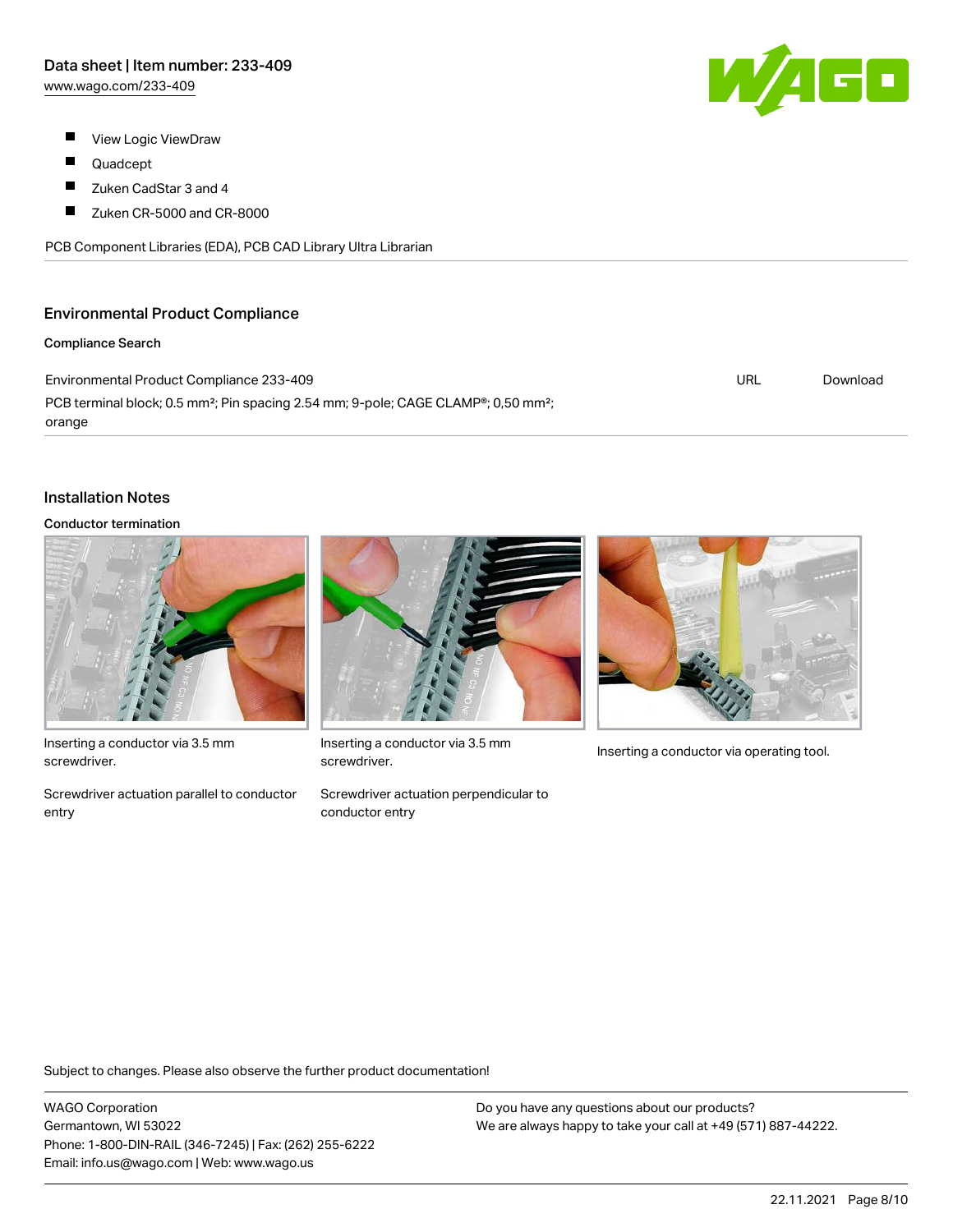### Data sheet | Item number: 233-409 [www.wago.com/233-409](http://www.wago.com/233-409)

GO



Compared to standard screwdrivers, these operating tools are far more convenient for wiring PCB terminal strips at factory.

Installation



PCB Terminal Strips placed behind each other save space – staggering them by half the pin spacing simplifies subsequent wiring of the first row.

Installation

Subject to changes. Please also observe the further product documentation!

WAGO Corporation Germantown, WI 53022 Phone: 1-800-DIN-RAIL (346-7245) | Fax: (262) 255-6222 Email: info.us@wago.com | Web: www.wago.us